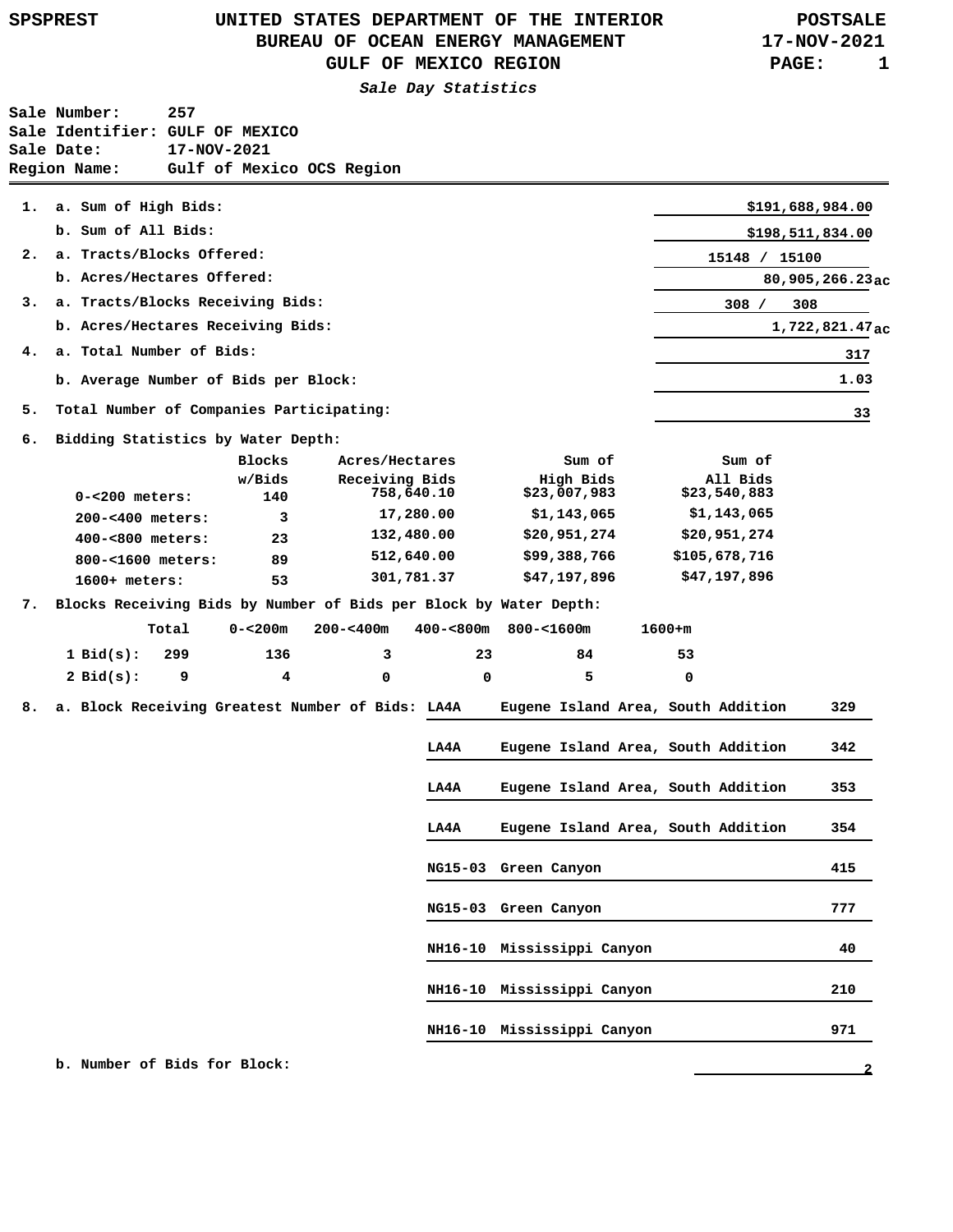|  |  |  |  |  |  |  | SPSPREST |  |
|--|--|--|--|--|--|--|----------|--|
|--|--|--|--|--|--|--|----------|--|

## **UNITED STATES DEPARTMENT OF THE INTERIOR SPSPREST POSTSALE BUREAU OF OCEAN ENERGY MANAGEMENT GULF OF MEXICO REGION**

**17-NOV-2021 PAGE: 2**

**Sale Day Statistics**

|    | Sale Number:<br>Sale Date:<br>Region Name: | 257<br>Sale Identifier: GULF OF MEXICO<br>17-NOV-2021<br>Gulf of Mexico OCS Region |                                                             |                          |               |                   |  |
|----|--------------------------------------------|------------------------------------------------------------------------------------|-------------------------------------------------------------|--------------------------|---------------|-------------------|--|
| 9. | a. Highest Bid on a Block:                 |                                                                                    |                                                             |                          |               | \$10,001,252.00   |  |
|    | b. Area/Block:                             |                                                                                    |                                                             | NG15-04 Alaminos Canyon  |               | 259               |  |
|    |                                            | c. Number of Bids for Block:                                                       |                                                             |                          |               |                   |  |
|    |                                            | d. Company(s) Participating in High Bid:                                           |                                                             | Anadarko US Offshore LLC |               | 1                 |  |
|    |                                            |                                                                                    |                                                             |                          |               |                   |  |
|    | b. Area/Block:                             | 10. a. Highest Bid per Acre/Hectare:                                               |                                                             | NG15-04 Alaminos Canyon  |               | \$1,736.33<br>259 |  |
|    |                                            |                                                                                    |                                                             |                          |               |                   |  |
|    |                                            | c. Number of Bids for Block:                                                       |                                                             |                          |               | 1                 |  |
|    |                                            | d. Company(s) Participating in High Bid:                                           |                                                             | Anadarko US Offshore LLC |               |                   |  |
|    |                                            | 11. a. Number of 8(g) Blocks Offered:                                              |                                                             |                          |               | 646               |  |
|    |                                            |                                                                                    | b. Total Block Acreage/Hectarage of 8(g) Blocks Offered:    |                          |               | 2,460,575.41 ac   |  |
|    |                                            |                                                                                    | c. Total $8(g)$ Acreage/Hectarage of $8(g)$ Blocks Offered: |                          |               | 1,610,412.97 ac   |  |
|    |                                            | d. Number of 8(g) Blocks Bid On:                                                   |                                                             |                          |               | 12                |  |
|    |                                            | e. Total Number of Bids on 8(g) Blocks:                                            |                                                             |                          |               | 12                |  |
|    |                                            |                                                                                    | f. Total Block Acreage/Hectarage of 8(g) Blocks Bid On:     |                          | 61,861.19ac   |                   |  |
|    |                                            |                                                                                    | g. Total $8(g)$ Acreage/Hectarage of $8(g)$ Blocks Bid On:  |                          |               | 32,314.87ac       |  |
|    |                                            | h. Sum of High Bids on 8(g) Blocks:                                                |                                                             |                          |               | \$1,694,874       |  |
|    |                                            | i. Sum of All Bids on 8(g) Blocks:                                                 |                                                             |                          |               | \$1,694,874       |  |
|    |                                            | 12. a. Deepest Block Receiving a Bid:                                              | NG16-02 Lloyd Ridge                                         |                          | 457           | 3063 Meters       |  |
|    | b. Number of bids:                         |                                                                                    | ı                                                           |                          |               |                   |  |
|    |                                            | 13. Bidding Statistics by Lease Term:                                              |                                                             |                          |               |                   |  |
|    |                                            | <b>Blocks</b>                                                                      | Acres/Hectares                                              | Sum of                   | Sum of        |                   |  |
|    | Lease Term                                 | w/Bids                                                                             | Receiving Bids                                              | High Bids                | All Bids      |                   |  |
|    | a.5 Year:                                  | 166                                                                                | 908,400.10                                                  | \$45,102,322             | \$45,635,222  |                   |  |
|    | b.10 Year:                                 | 142                                                                                | 814,421.37                                                  | \$146,586,662            | \$152,876,612 |                   |  |
|    |                                            | 14. Bidding Statistics By Royalty Rate:                                            |                                                             |                          |               |                   |  |
|    |                                            | <b>Blocks</b>                                                                      | Acres/Hectares                                              | Sum of                   | Sum of        |                   |  |
|    | Royalty Rate                               | w/Bids                                                                             | Receiving Bids                                              | High Bids                | All Bids      |                   |  |
|    | $a. 12 \frac{1}{2}$                        | 140                                                                                | 758,640.10                                                  | \$23,007,983             | \$23,540,883  |                   |  |
|    | $b. 18$ 3/4%                               | 168                                                                                | 964,181.37                                                  | \$168,681,001            | \$174,970,951 |                   |  |